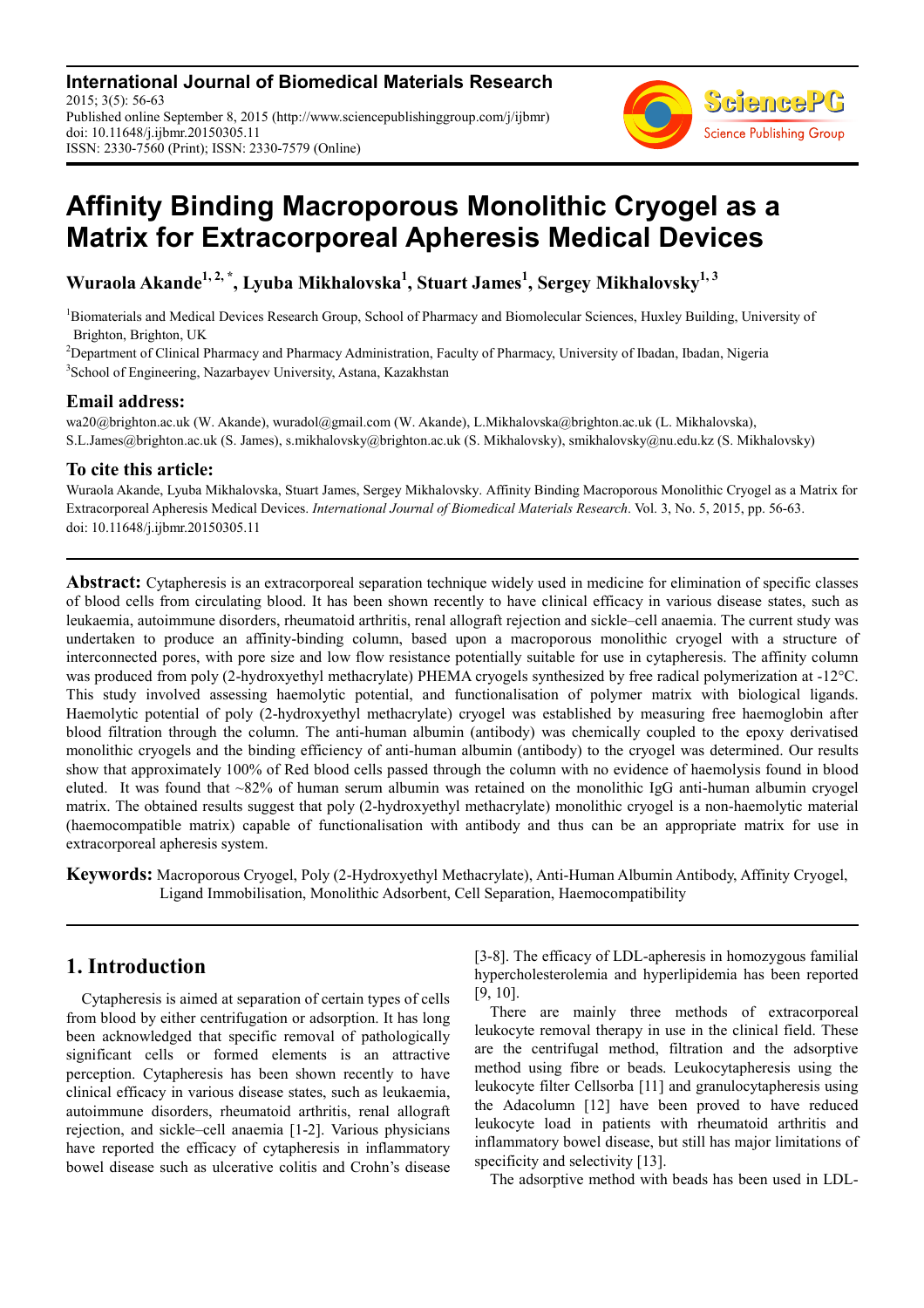apheresis with direct adsorption of lipoprotein and this has been proved to reduce cholesterol level in patients with severe dyslipidaemic and homozygous familial hypercholesterolaemia, but still has limitations due to side effects such as activation of bradykinin [14, 15].

Despite its excellent potential, apheresis has not yet received wide clinical applications for a number of reasons. An ideal extracorporeal cell-specific filter device should have combined characteristics, such as low flow resistance, high mechanical and chemical stability, ease of functionalisation, large interconnected pores which can allow unrestricted cell passage, a large material surface area and control of pore size during manufacture [16]. Current filter devices and other apheresis techniques do not meet all, or many of these requirements. It is desirable to have a monolithic column for therapeutic cytapheresis, with continuous on-line cell separation. Use of monolithic columns for chromatographic separations has already been suggested [17] but so far they have not been used for cell separations due to failure in effort to achieve an appropriate pore structure.

These problems can be overcome by employing macroporous monolithic cryogels prepared using cryopolymerisation technology. Cryogels have been shown to have unique properties, most importantly mechanical, chemical and osmotic stability [18], and interconnected macro or supermacropores capable of allowing passage and separation of whole blood cells in a chromatographic regime [19, 20]. They have also shown shape memory as they can be repeatedly dried and re-swollen in the solvent acquiring the same shape in which they were synthesised [21, 22].

The problem of the non-selective nature of current filter devices and apheresis technique has been addressed in the use of monolithic cryogel for chromatographic separation by the functionalisation of the filter support and attachment of a biological ligand, such as an antibody against target antigen or protein A (an avid ligand for IgG antibody). A recognisable application has been the use of anti-CD4 antibody to remove CD4+ T-lymphocytes [23] or the more widely applicable functionalisation of filter support with protein A to capture antibody-coated cells [24]. The removal of anthrax toxin protective antigen with supermacroporous cryogel adsorbents with immobilized Protein A has been reported recently [25]. This allows a more targeted means of cell isolation, and provides a flexible technological platform that could be applied to a wide range of diseases in clinical applications.

Overall, the technology looks promising and one hopes to develop cryogel bio-specific filter device to be used in extracorporeal medical devices that will be available commercially. This however, provides the possibility that cryogels can be explored for clinical applications requiring haemocompatibility.

Multiple factors can induce haemolysis, such as shear stress, RBC interaction with leachable, chemicals and electrical forces [26]. The most common method to determine the haemocompatibility properties of biomaterials used for blood filter is haemolysis testing. The release of intracellular haemoglobin (haemolysis) can be caused by Red blood cells (RBC) interaction with biomaterials. The haemolysis test has been used for decades to identify the biocompatibility properties of biomaterials [27-30].

The objective of this study is to help provide understanding of the haemolytic potential of poly (2 hydroxyethyl methacrylate), PHEMA monolithic cryogel, and further confirm that the availability of binding structure such as antibodies can recognize the surface of the proteins or cells aggregates, thus a general binding and separation system can be established. Considering the fact that the development of improved haemocompatible biomaterials is one of the most important challenges in material science, this paper demonstrated for the first time that PHEMA monolithic cryogel is a non-haemolytic material by passing whole blood through the column by mean of evaluating the free haemoglobin, and amount of red blood cells eluted with the use of Sysmex cell counter and Blakney and Dinewoodie (1975) method. The *in-vitro* studies on the haemocompatibility of the material produced in this paper reported that ~100% (4.77 x 10<sup>6</sup> cells/ $\mu$ L) of Red blood cells was eluted after passing whole blood through the monolithic cryogel column and that no haemolysis was observed. According to the international organization for standardization (ISO) developed guidance on testing medical materials that have contact with circulating blood (ISO 10933-4), a haemocompatible material must not interact with any blood components.

There is no reported study of immobilisation of antihuman albumin (antibody) onto a monolithic cryogel via covalent immobilisation with extended linker groups. In this paper, we report for the first time the covalent immobilisation of anti-human albumin on macroporous cryogel columns having epoxy functionalities, synthesised by cryogelation. Affinity binding of human albumin onto coupled anti-human albumin on the surface of the cryogel matrix further confirms that if the binding structure in the form of antibodies is available that recognises the surface of the proteins or cells aggregates, a general binding and separation system can be established for antibody binding cryogel, affinity matrices. These results provide support for the use of macroporous monolithic cryogel in an extracorporeal apheresis medical device.

# **2. Materials and Methods**

### *2.1. Materials*

2-hydroxyethyl methacrylate, (HEMA 98%, stabilised), allyl glycidyl ether (AGE 99%), and N, N'-methylenebisacrylamide, (MBAAm 96%) were purchased from Acros Organics UK. N, N, N', N'–tetramethylethylenediamine electrophoresis grade (TEMED 97% Fisher Bio reagents) and ammonium persulfate (APS) were purchased from Fisher Scientific UK. Fresh blood from healthy donor, 3.8% sodium citrate vacutainer from BD vacutainer Systems, (Franklin Lakes, NY, USA), bicinchoninic acid (BCA) protein assay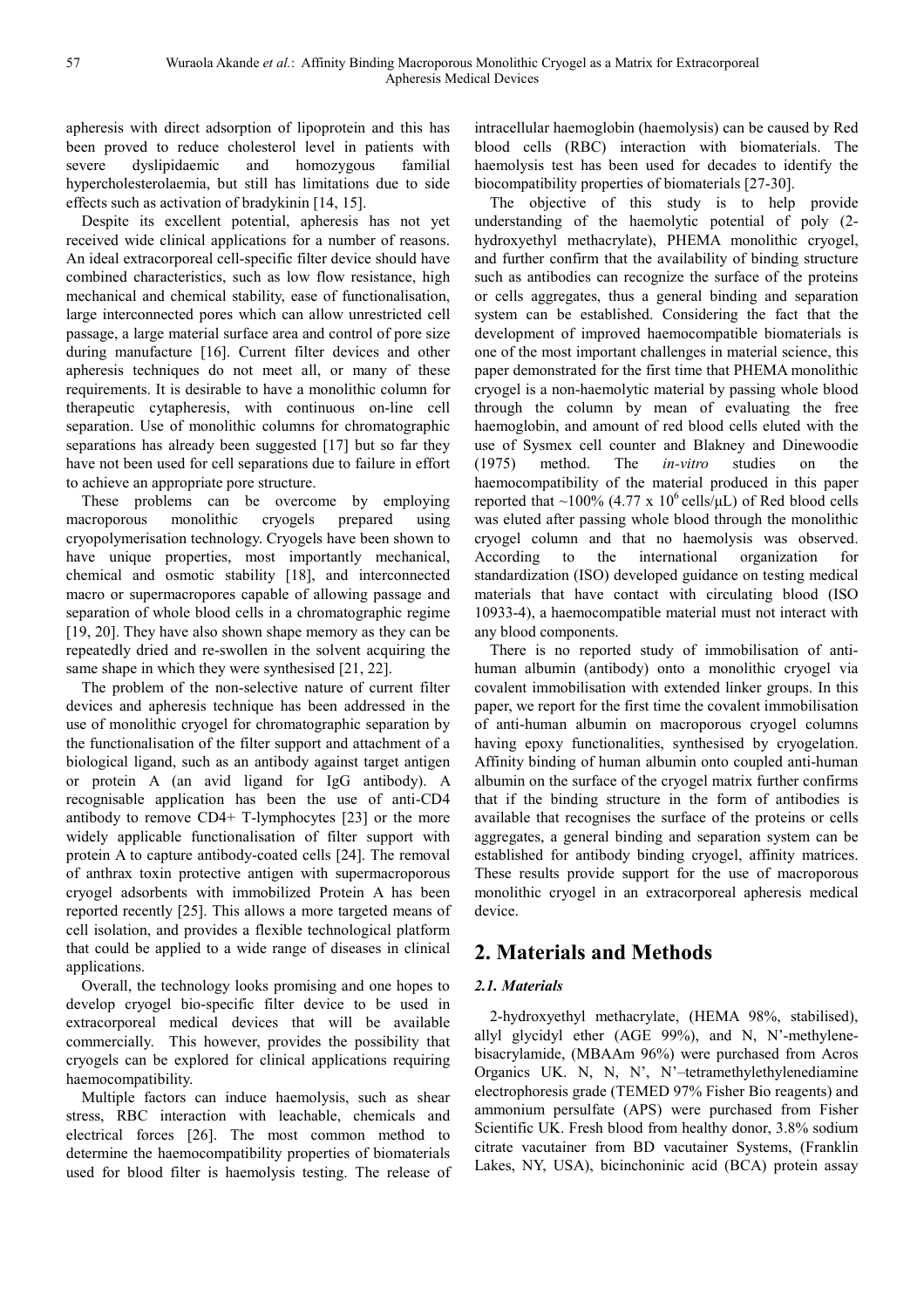reagent, copper (II) sulphate solution, anti-human albumin IgG 034K4816 (anti-HSA IgG) from sheep serum and human serum albumin (HSA) were purchased from Sigma (St Louis USA), ethylenediamine from Aldrich, sodium borohydride from Fluka. Buffers prepared from sodium phosphate (monobasic and dibasic) and sodium carbonate (monobasic and dibasic) from Sigma. UV/Vis spectrophotometer from Pharmacia Biotech, Sysmex KX-21N cell counter (Sysmex Co., Mundelein, IL, USA) and SP syringe pump connected to pressure box and pressure monitor system were used.

#### *2.2. Cryogel Synthesis*

Epoxy containing PHEMA cryogel was produced from monomers of 2-hydroxyethyl methacrylate (HEMA 5.28 mL) and allyl glycidyl ether (AGE 1.08 mL), N, N<sup>'</sup>methylenebisacrylamide (MBAAm 1.342 g) was used as a cross linker. These were dissolved in 92.2mL of deionized water (final concentration of monomers  $8\%$  w/v), monomers ratio to MBAAm 6:1. The resulting solutions were degassed for about 20 minutes by using  $N_2$  gas or water pipe vacuum. Free radical polymerization was initiated by N, N, N, Ntetramethylethylenediamine (TEMED) and ammonium persulphate (APS) pair (1.2 w/w  $\%$  TEMED and 1.2 w/w  $\%$ APS of the total weight of monomers and MBAAm). The mixture was then cooled under ice bath for about 30 minutes. APS was added to the solution for the onset of reaction. The solution (4 mL) was aliquoted into glass columns, and frozen at -12°C for 18 hours in a cryobath. The cryogels were allowed to thaw at room temperature while still in the glass columns before being washed with water; the gel matrix was stored at 4°C till further use.

#### *2.3. Blocking of the Epoxy Reactive Group*

The epoxy PHEMA cryogel column was washed with 0.1 M sodium carbonate buffer, pH 9.0 at flow rate 0.5 mL/min for 4 hours. Then 50 mL 0.1 M ethanolamine pH 9.0 in 0.1M sodium carbonate buffer were pumped in a recycling mode for 4 hours. Finally, the column was washed with 50 mL of 0.1 M sodium carbonate buffer at a flow rate 1 mL/min to remove all non-reacted ethanolamine, and then stored at 4°C until further use.

#### *2.4. Blood Collection*

Venous blood was collected by clean venepuncture into vacuum tubes containing anti-coagulant (sodium citrate) and was used within 24 hours. The volunteers four in number, were healthy and had not taken aspirin or non-steroidal antiinflammatory drugs within the last 24 hours. The blood collection was done after approval by the Ethics Committee of University of Brighton (Approval number: PABSREC APPLICATION 0902).

#### *2.5. Blood Cell Count*

The whole blood was counted with Sysmex KX-21N, an automated multiparameter blood cell counter for *in-vitro* diagnostic use in clinical laboratories. This system processes approximately 60 samples an hour and displays on the liquid crystal display screen the particle distribution curves of white blood cells (WBC), red blood cells (RBC) and platelets, along with data of 19 parameters. WBC and RBC use direct current detection method. The haemoglobin detector block measures haemoglobin concentration using the non–cyanide haemoglobin analysis method. Non-cyanide haemoglobin analysis method applies the advantages of both cyanmethaemoglobin and oxyhaemoglobin methods. Noncyanide haemoglobin analysis method rapidly converts blood haemoglobin as the oxyhaemoglobin method and contains no poisonous substance, making it suitable for automated method. This method is capable of analysing methaemoglobin, hence it can accurately analyse blood, which contain methaemoglobin.

The cryogel column was washed with approximately 50 mL of 0.9% NaCl solution at a flow rate of 1 mL/min with the use of SP 200 syringe pump, then approximately 15 mL of blood were passed through the pump at a speed of 1 mL/min, as shown in Fig: 2.1 and the fractions of approximately 1 mL were collected into an eppendorf tube for  $\sim$  12minutes. The fractions in each tube were then evaluated for the cell numbers.

Red blood cell (RBC) count in blood was performed using a Sysmex cell counter and the initial value was observed before passing blood through the column. The experiment was repeated four different times and Red blood cell count were evaluated from the blood eluted after passage through the cryogel column. Blood was pumped through the column at a flow rate of 1 mL/min up until 12minutes. The first 5 mL eluted were discharged to make sure any dilution of blood samples with 0.9% NaCl used to wash the column did not occur. Therefore, blood samples collected after 5 mL contained whole blood only as shown in Fig: 2.2.



*Figure 2.1. SP 200 syringe pump ready to pump blood through the cryogel column connected to the pressure box and the pressure monitor system. The metal clamps are used to close the tubes leading to the pressure box while loading blood sample.*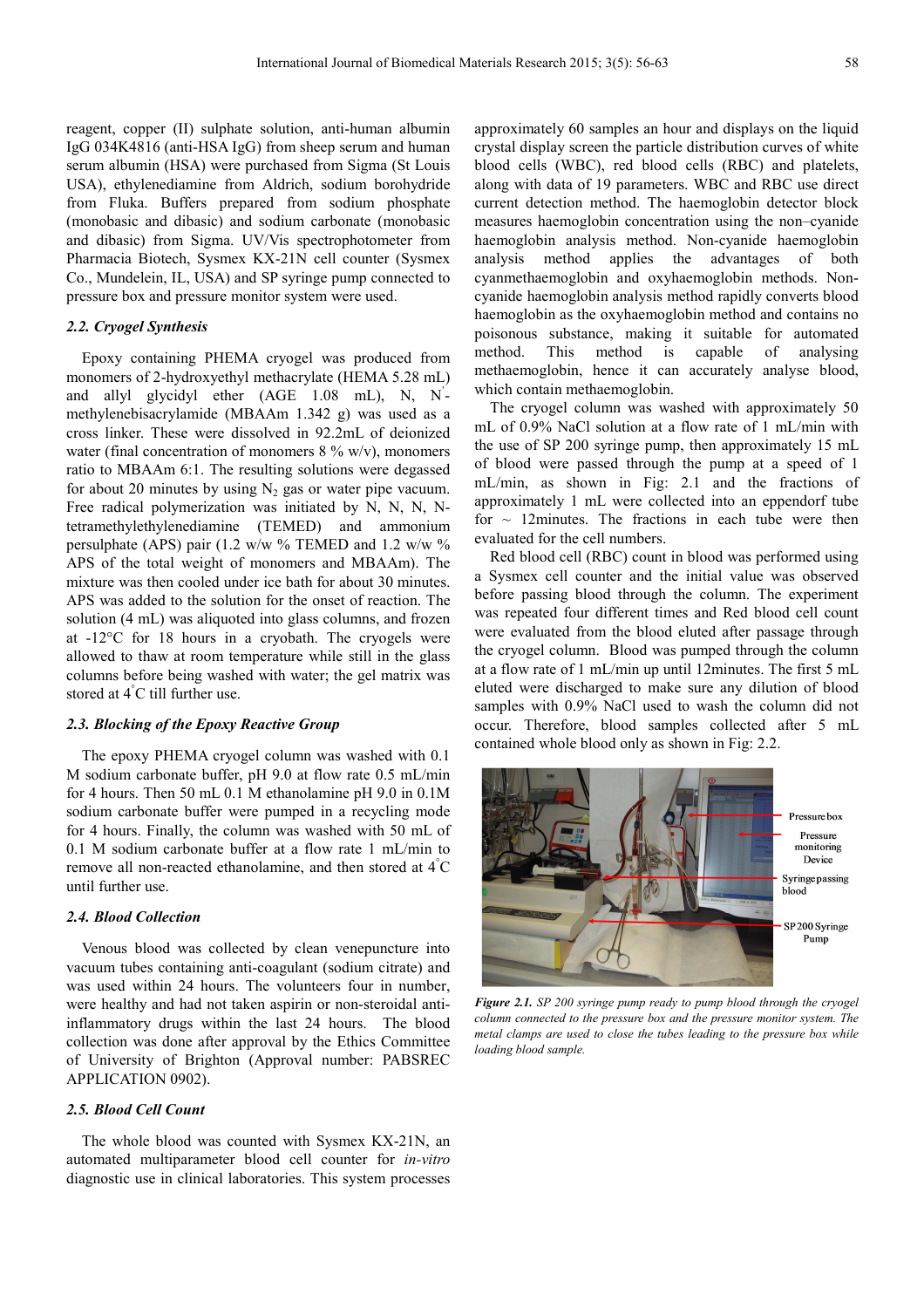

*Figure 2.2. Flow of blood passing through the cryogel matrix at different times. No side flow leakage within the column was observed.* 

#### *2.6. Plasma Haemoglobin Determination*

Haemolytic potential of PHEMA cryogels has been evaluated by the haemolysis test. The haemolysis test is a qualitative characteristic that measures the free haemoglobin present in supernatant of the test sample; this measurement can be done photo-metrically.

To determine the effect of monolithic PHEMA cryogels on blood cells after transiting through the column, the following steps were taken.

i) The number of various blood cells in whole blood before passage through the column was estimated. ii) The pressure difference through the column during whole blood passage was measured. iii) Estimation of blood cells number eluted after transition through the column was done. iv) Evaluation of Red blood cells lysis was determined.

Freshly collected whole blood was passed through 8% PHEMA cryogel at a flow rate of 1 mL/min with SP200 syringe pump connected to a pressure monitor device as shown in Fig. 2.1. Approximately 12 mL of blood was passed through the cryogel column and 1 mL fractions were collected into eppendorf and analysed for haemolysis. This experiment was repeated four different times.

1 mL aliquots of blood from test samples were centrifuged at 1000 g for 10 minutes and the plasma was placed in another eppendorf tube. The absorbance of the plasma (300 µL) was read and recorded at 3 wavelengths (562, 578 and 598 nm). The plasma haemoglobin concentration was calculated according to [30]. The total haemoglobin content (volume (gram) of haemoglobin in dL of whole blood) was measured with the Sysmex cell counter. Control samples (negative control 0.9% NaCl in a 1:1 dilution with blood sample and positive control 1:1 dilution with deionized water) were incubated for 1 hour at room temperature. At the end of the incubation period, the samples were treated as described with test sample. Final plasma haemolysis was calculated as haemolytic index, this experiment was repeated four times for result comparison.

Calculation used for free plasma haemoglobin:

Free plasma Haemoglobin (mg/dL) =  $(A_{578} X 155) - (A_{562}$  $X$  86) – (A<sub>598</sub> X 69) =

To convert to Free plasma Haemoglobin  $(g/L)$  = Free

plasma Haemoglobin
$$
\left(\frac{mg/dL}{100}\right)
$$

Evaluation of results:

The haemolytic index is calculated according to Equation 2.1.

 $Haemolytic index =$ Free plasma haemoglobin released  $(\frac{g}{L})$ Total plasma haemoglobin conc present  $(\frac{g}{L})$ Equation 2.1

#### *2.7. Coupling of IgG Ligand onto Monolithic Epoxy PHEMA Cryogels*

The epoxy PHEMA monolithic cryogels were treated as follows. The 4mL cryogel column was connected to a pump and washed with  $\sim$  50 mL deionized water at a flow rate of 1mL/min, and then with 0.1 M sodium carbonate buffer pH 9.2 (30 mL). Ethylenediamine (30 mL of 0.5 M ethylenediamine in 0.1 M sodium carbonate buffer pH 9.2) was applied to the column at flow rate of 1mL/min in recycle mode for 4hours. After washing with water until the pH was close to neutral, the column was washed with 0.1 M sodium phosphate buffer pH 7.2. A solution of  $5\%$  v/v, glutaraldehyde (50mL) in 0.1 M sodium phosphate buffer pH 7.2, was applied to the column at flow rate of 1mL/min in recycle mode for 5hours.

The derivatised cryogel matrices with functional aldehyde group were washed with 0.1 M sodium phosphate pH 7.2 buffer ~50mL. The derivatised matrix with functional aldehyde groups was used for coupling of IgG. The IgG solution (10.3mg/mL of IgG dissolved in 20 mL of 0.1 M sodium phosphate buffer pH 7.2), was recycled through the column at flow rate 1mL/min at 4°C for 24 hours. The monoliths were then washed with sodium phosphate buffer pH 7.2  $\sim$ 50mL. Finally the freshly prepared NaBH<sub>4</sub> solution, 0.05M sodium borohydride solution, in 0.1M sodium carbonate buffer, pH 9.2 was applied to the cryogel column at a flow rate of 1mL/min for 3 hours in recycle mode to reduce Schiff's base formed between the protein (IgG) and the aldehyde-containing matrix. The monoliths were then washed with 0.1M sodium phosphate buffer pH  $7.2 \sim 50$ mL and stored at 4°C till further use.



*Figure 2.3. Schematic representation illustrating pathways to activate epoxy containing cryogel for antibody attachment.*

#### *2.8. Affinity Binding of Human Serum Albumin to Cryogel Matrix with Immobilised Anti- human Albumin (Anti-HSA IgG) Ligands*

In order to evaluate the application of the separation strategy on another cell system, IgG cryogel matrix was used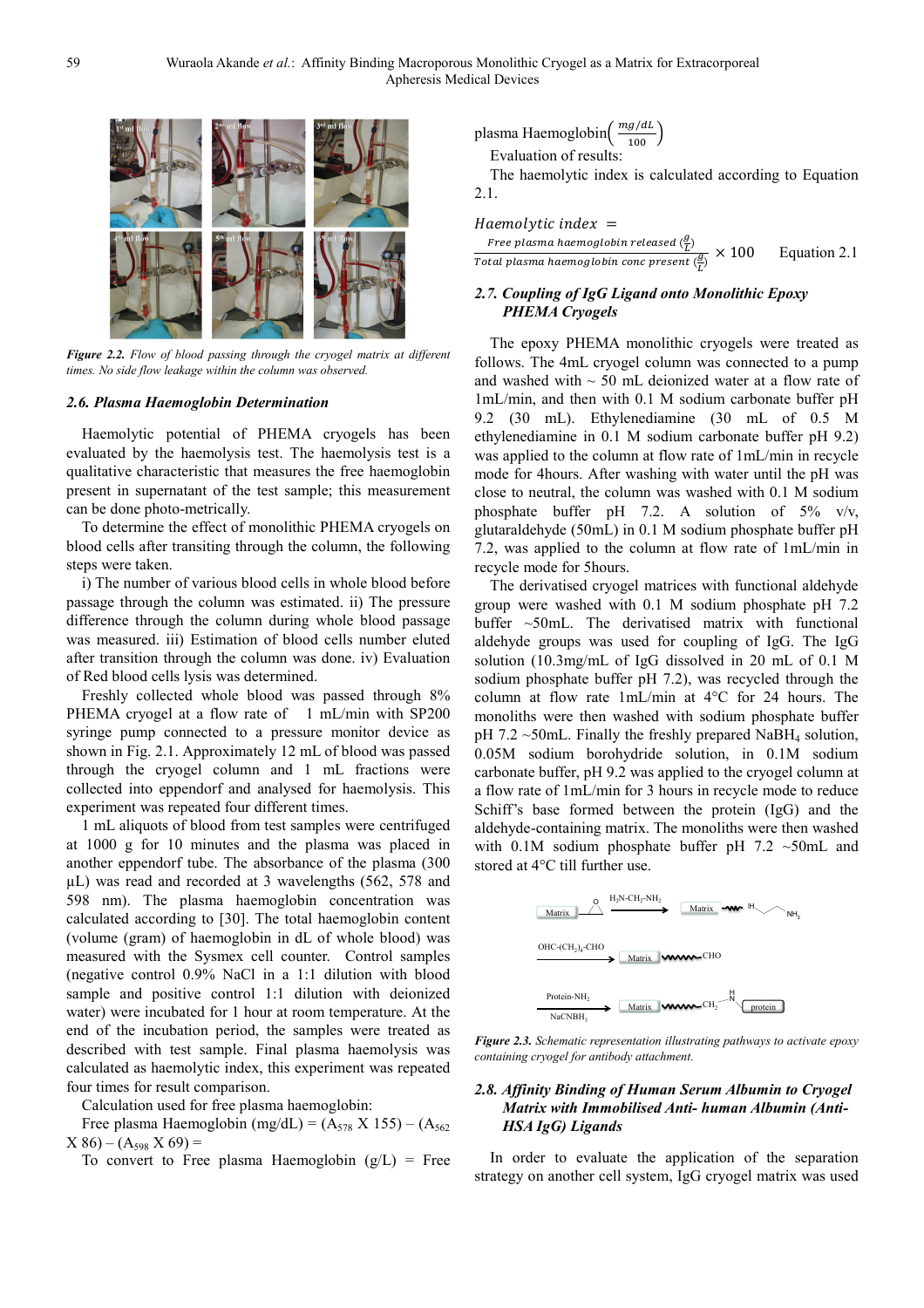for capturing human serum albumin. Cryogel monoliths with immobilised anti-HSA IgG were produced as described in section 2.7. The HSA solution (prepared by dissolving 37mg of human serum albumin in 45 mL of 0.1 M sodium phosphate buffers, pH 7.2) was recycled through the column at flow rate 1mL/min at 4°C for 24 hours. The monoliths were then washed with 0.1 M sodium phosphate buffers, pH  $7.2 \sim 50$ mL each. These monoliths were then stored at 4 $\degree$ C till further use in the wet state.

#### *2.9. Determination of Protein Content by Bicinchoninic Acid (BCA) Method*

The amount of protein content immobilised on epoxy PHEMA monolithic cryogel matrix was determined by the bicinchoninic acid method [31]. The BCA stock solution was freshly prepared by mixing bicinchoninic acid solution and copper (II) sulphate at a ratio of 50:1 (v/v) respectively. The cryogel matrix was dried in the oven at 60°C overnight, and was then ground finely into powder. A suitable amount of dried IgG cryogel were suspended in 1 mL of the BCA solution and the mixture was incubated at 37°C with thorough shaking for 30 minutes. The absorbance was measured at 562 nm both with and without centrifuging the samples. As the appropriate controls, epoxy PHEMA cryogel were used. For the standard curve, samples of diluted antihuman albumin solutions (IgG) were prepared by serial dilution of 4.675 mg/mL IgG solution in 0.1 M sodium phosphate buffers, pH 7.2 to yield a calibration curve between 0.07 mg/mL to 1 mg/mL. As a blank, PBS solution was used. The analysis of each sample was done in triplicate. UV absorbance was read against the blanks at 562 nm and an average value was recorded.

Thereafter, the amount of protein in the unknown sample was obtained from the standard curve. The protein based immobilisation yield was calculated as the percentage of the protein content of the cryogel immobilised with IgG to the respective amount of protein used for immobilisation.

# **3. Results**

*3.1. Flow of Whole Blood through Cryogel Column* 



*Figure 3.1. ∆Pressure against flow rate as pump passes blood through 8% PHEMA cryogel column at a speed of 1 mL/min.* 

Whole blood was passed through the column at a flow rate of 1 mL/min and at approximately 6 mL or 6 minutes the column was filled with blood as shown in Fig 2.2, the

maximum pressure of approximately 81mmHg was observed as shown in Fig.3.2. The gel matrix did not compress or reduce in size, which indicates that the cryogel matrix comprises macroporous interconnected pores, which allow the passage of various cells in the blood at a pressure of approximately 81mmHg at 1 mL/min flow rate. These data suggest the column is mechanically stable and comprises macroporous interconnected pores.

#### *3.2. Blood Cell Count by Sysmex Cell Counter*

About 95% of the red blood cells were eluted at 6 minutes and after 9 minutes full recovery of RBC was observed



*Figure 3.2. RBC counts after blood flow through the 8% PHEMA cryogel column.* 

No haemolysis was observed in any samples eluted from the four 8% PHEMA cryogel columns as shown in Table 3.2 and 3.3, using the conversion haemolytic index in Table, 3.1. [32]. The results from Sysmex cell counter correlate with data from Blankey and Dinewoodie spectra method.

*Table 3.1. Conversion table of haemolytic index.* 

| Haemolytic index (%) | Haemolytic grade      |
|----------------------|-----------------------|
| $0 - 2$              | Non haemolytic        |
| $2 - 10$             | Slightly haemolytic   |
| $10 - 20$            | Moderately haemolytic |
| 20-40                | Markedly haemolytic   |
| 40                   | Severely haemolytic   |

*Table 3.2. Haemolysis results using Blankey and Dinewoodie spectra method.* 

| <b>Samples</b>   | Haemoglobin<br>released | Haemolytic | Haemolytic grade    |
|------------------|-------------------------|------------|---------------------|
| (g/L)            | index $(\% )$           |            |                     |
| Negative control | 0.036                   | 0.026      | Non haemolytic      |
| Positive control | 3.6                     | 2.6        | Slightly haemolytic |
| First column     | 0.043                   | 0.03       | Non haemolytic      |
| Second column    | 0.033                   | 0.024      | Non haemolytic      |
| Third column     | 0.115                   | 0.082      | Non haemolytic      |
| Fourth column    | 0.238                   | 0.171      | Non haemolytic      |

*Table 3.3. Haemolysis results using Sysmex cell counter.* 

| <b>Samples</b>   | Haemoglobin<br>released<br>(g/L) | Haemolytic<br>index $(\% )$ | Haemolytic grade         |
|------------------|----------------------------------|-----------------------------|--------------------------|
| Negative control | 1.28                             | 0.92                        | Non haemolytic           |
| Positive control | 12.8                             | 9.21                        | Moderately<br>haemolytic |
| First column     | 1.07                             | 0.76                        | Non haemolytic           |
| Second column    | 1.23                             | 0.88                        | Non haemolytic           |
| Third column     | 1.04                             | 0.75                        | Non haemolytic           |
| Fourth column    | 1.29                             | 0.93                        | Non haemolytic           |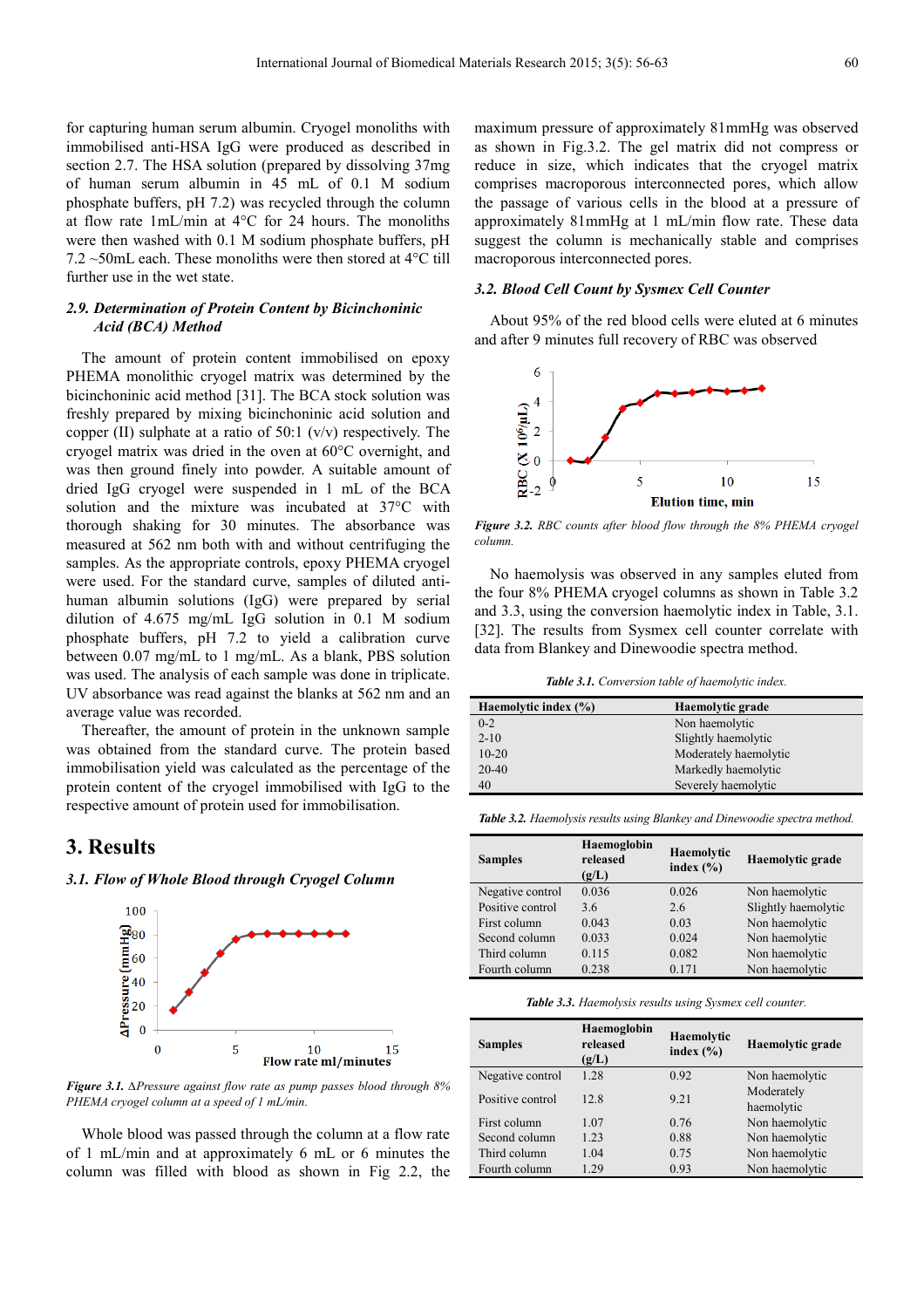#### *3.4. Coupling of Anti-human Albumin (IgG) Ligand onto Monolithic Epoxy PHEMA Cryogel*

Monolithic macroporous cryogels produced from epoxy PHEMA were macroporous polymeric materials with interconnected pore structure.

The quantity of IgG (protein content) immobilised on 8% w/v epoxy PHEMA was estimated by the standard BCA method. The results of proteins and protein based immobilisation yields are summarized in Table. 3.4. This result shows approximately 91% of IgG protein was immobilised on HEMA: AGE cryogels. However, the epoxy plain cryogels (cryogels with no surface derivatised with either ethylenediamine or glutaraldehyde, but incubated with protein) had no protein on the surface of the cryogel.

*Table 3.4. Protein (IgG) contents on monolithic cryogels determined using bicinchoninic acid (BCA) method (Mean ± SD n=3).* 

| Cryogel total monomer<br>concentration | Protein content per<br>weight of monolith<br>$(mg/g-monolith)$ | Immobilisation<br>yield $(\% )$ |
|----------------------------------------|----------------------------------------------------------------|---------------------------------|
| 8% w/v HEMA: AGE                       | $290 \pm 26.4$                                                 | 91.5                            |
| 8% w/v Plain HEMA: AGE                 | $10 \pm 1.5$                                                   | 32                              |

#### *3.5. Affinity Binding of Human Albumin to Cryogel with Immobilised IgG*

Table 3.5 presents the binding of human serum albumin. Prior to affinity binding of the human serum albumin on the cryogel–protein surfaces, as a control, the human serum albumin was applied to 4 mL epoxy PHEMA cryogel matrix (without affinity ligand). The human serum albumin capture performed on such control surfaces showed minimum nonspecific binding (<10%). About 82% of human serum albumin was retained on the monolithic IgG cryogel matrix.

*Table 3.5. Total protein (anti-human albumin (IgG) plus human serum albumin) contents on monolithic cryogels determined using bicinchoninic acid (BCA) method (Mean ± SD n=3).* 

| <b>Cryogel total monomer</b><br>concentration | Protein content per<br>weight of monolith<br>$(mg/g - monolith)$ | Immobilisation<br>yield $(\% )$ |
|-----------------------------------------------|------------------------------------------------------------------|---------------------------------|
| 8% w/v HEMA: AGE                              | $556 \pm 25.8$                                                   | 82                              |
| 8% w/v Plain HEMA: AGE                        | $15 \pm 1.3$                                                     | 2.2                             |

# **4. Discussion**

In this study the haemolytic potential of poly (2 hydroxyethyl methacrylate) PHEMA cryogels was analysed. The degree of haemolysis (Haemolytic Index) was determined by calculating the amount of free haemoglobin in the blood substrate supernatants after photometric detection at 562, 578 and 598 nm. The haemolytic index of the sample test was compared with that of the negative and positive control.

The data show that the haemolytic indices of the blood substrate supernatants of the negative control and the sample test were below 1% and therefore the material is classified as non-haemolytic.

A treatment of the blood substrate with deionised water (positive control) lead to a substantial increase in the haemolytic index (mean 5.90). According to the converting criteria the positive control has to be classified as slightly haemolytic.

 The 100% elution of RBC without haemolysis after 12 minutes could indicate that the 8% PHEMA cryogel column has interconnected pores large enough for the passage of cells as big as 7-10 µm without any hindrances or entrapment.

The large pore size in the cryogel, in combination with the highly interconnected pore morphology and hydrophilic nature of pore walls formed from a cryogel, allow molecules and larger blood constituents such as cells of nano to micro meter size to pass unretained through the monolithic cryogel column in the absence of ionic or specific interactions between the ligands coupled to the cryogel. Steric hindrance between immobilised ligand (antibody IgG) and large target molecules can occur during interaction with immobilised protein [33].

To overcome this problem, the IgG was coupled to the epoxy-containing macroporous cryogel matrix through a spacer arm. The two-step derivatisation includes reaction with ethylenediamine, followed by the reaction with glutaraldehyde giving a spacer arm of seven carbon atoms. Further improvement in the binding efficiency could be expected when using even longer extension arms, but this may also increase the non-specific binding in some cases. The results show at least 90% of the amount of IgG used was immobilised onto the cryogel surface

The absence of immobilisation on epoxy plain cryogels (cryogels with no surface derivatised with either ethylenediamine or glutaraldehyde, but incubated with protein) explains that protein cannot be adsorbed or bound easily onto the cryogel matrix because the cryogel possesses hydrophilic features with low non-specific adsorption of protein and also adsorption is difficult without a spacer arm.

Non-specific absorption of proteins to the surface occurs naturally, whenever protein has contact with any surface. However, bio-specific affinity reaction occurs with the use of biological compounds such as immunoglobulin-binding proteins, enzymes, lectins and carbohydrates as ligands. The analyte is captured in a highly selective manner via molecular recognition by the ligand present on the column. The results could suggest that direct immobilisation of antibodies on the cryogel material and applying for affinity captures a lower binding when compared with about 95% specific cell binding on protein A monolithic cryogel matrix as reported in [34] and about 94% of specific B-cells on protein A column was reported in [24]. This may be because of the poor orientation and also some inactivation of the antibody molecules when coupled directly to the matrix. For better orientation of the immobilised antibody molecules, one of the most common methods utilized is the immobilisation of antibodies at Fc region through the use of protein A [35].

Cryogel is a highly porous polymeric material, which possesses large pore size and hence results in a small area (per unit of column volume) available for ligand coupling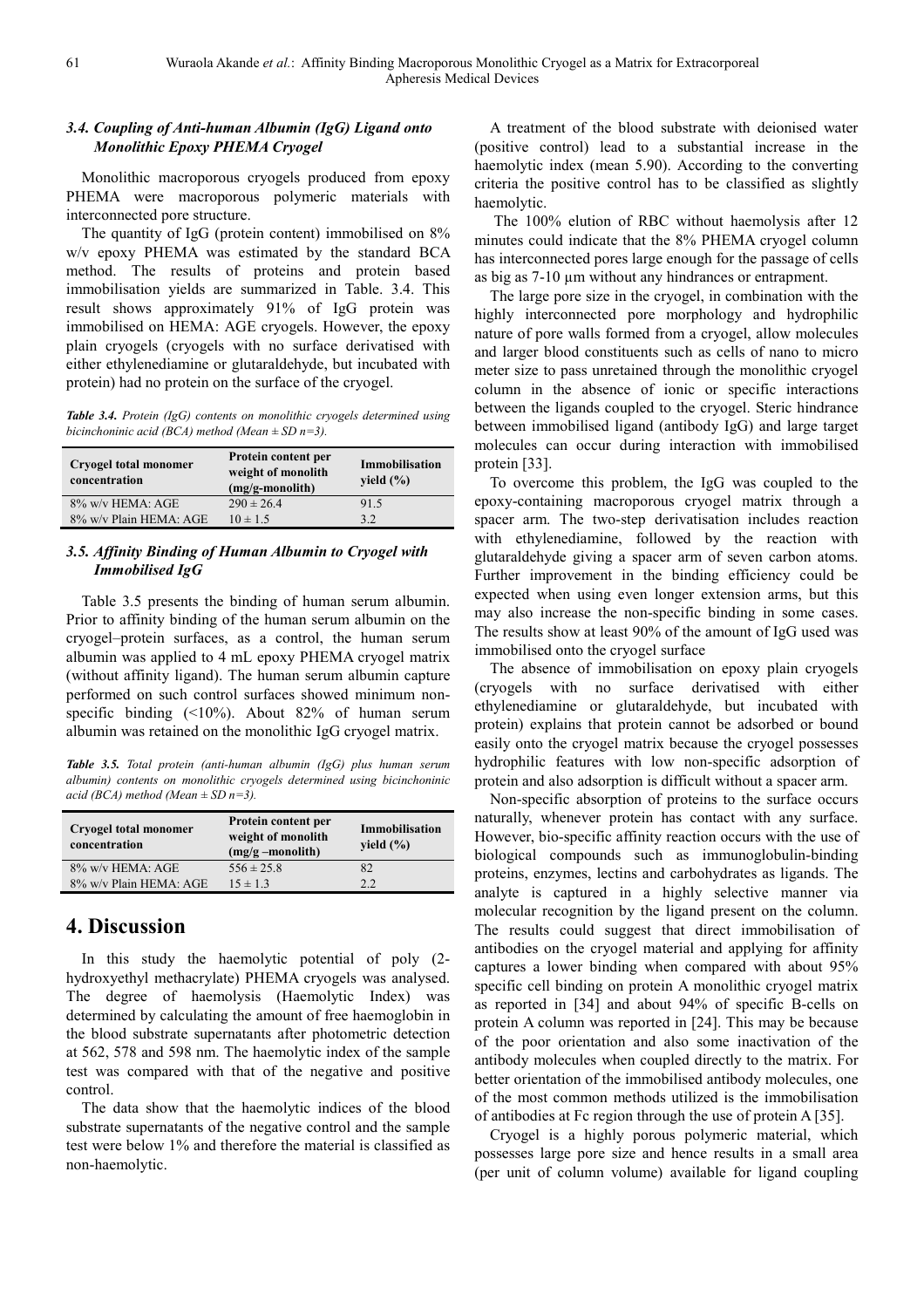and hence in low binding capacity for protein binding [36], as compared with traditional packed-bed adsorbents. However, low ligand density seems to be beneficial for chromatographic separation of cells having multiple interactions with the surface. High ligand densities result in multipoint cell-matrix interactions and hence problems with the recovery of bound cells [37]. The potential of polymeric cryogels in bioseparation has been discussed earlier in a review [38, 39]. This present work demonstrates that cryogels have promising potential, as separation media when dealing with macromolecules, thus might be a suitable filter matrix in extracorporeal apheresis device.

# **5. Conclusions**

It has been proved in this study that under the indicated conditions poly (2-hydroxyethyl methacrylate) PHEMA cryogels did not contain any leachable substances with haemolytic activity. The haemocompatibility finding shows approximately 100% of Red blood cells was eluted after passage through the column, with no haemolysis observed in the eluent. The results from Sysmex cell counter correlate with data from Blankey and Dinewoodie spectra method, therefore PHEMA cryogel could be classified as nonhaemolytic. Immobilisation of anti-human albumin (IgG) and affinity binding of human serum albumin to the IgG immobilised matrix demonstrate the bio-affinity potential of antibody used as ligands for protein purification. Thus, monolithic cryogels have promising potential as a matrix for blood purification and can be a suitable matrix for extracorporeal apheresis medical devices.

## **Acknowledgement**

The authors are grateful to Prof Dieter Falkenhagen, Dr Viktoria Weber and Dr Anita Schildberger of Department for Clinical Medicine and Biotechnology, Centre for Biomedical Technology Krems Donau University (Austria) for their help with haemolytic potential test. Prof Bo Mattiasson and Dr Harald Kirsebom of Department of Biotechnology, Centre for Chemistry and Chemical Engineering, Lund University (Sweden) for guidance with functionalisation of the matrix.

This work was financially supported by European Commission Marie Curie Actions FP7 IAPP MONACO EXTRA project (218242), Erasmus grant and University of Brighton PhD studentship.

### **References**

- [1] Ratner, B.D., et al., Biomaterials Science An Introduction to Materials in Medicine, ed. n. Edition. 2004: Elsevier.
- [2] Ratner, B.D., et al., Introduction Biomaterials Science: An Evolving, Multidisciplinary Endeavor, in Biomaterials Science (Third Edition), B.D.R.S.H.J.S.E. Lemons, Editor. 2013, Academic Press. p. xxv-xxxix.
- [3] Ueki, Y., et al., Evaluation of filtration leucocytapheresis for use in the treatment of patients with rheumatoid arthritis. Rheumatology, 2000. 39(2): p. 165-171.
- [4] Hidaka, T., et al., Filtration leukocytapheresis therapy in rheumatoid arthritis: A randomized, double-blind, placebocontrolled trial. Arthritis & Rheumatism, 1999. 42(3): p. 431- 437.
- [5] Morihiro, O., et al., Granulocytapheresis in the treatment of patients with rheumatoid arthritis. Journal of Artificial Organs, 1997. 21(9): p. 989-994.
- [6] Sawada, K., et al., Leukocytapheresis therapy, performed with leukocyte removal filter, for inflammatory bowel disease. Journal of Gastroenterology, 1995. 30(3): p. 322-329.
- [7] Rembacken, B.J., et al., Granulocyte apheresis in inflammatory bowel disease: Possible mechanisms of effect. Therapeutic Apheresis and Dialysis, 1998. 2(2): p. 93-96.
- [8] Shimoyama, T., et al., Safety and efficacy of granulocyte and monocyte adsorption apheresis in patients with active ulcerative colitis: A multicenter study. Journal of Clinical Apheresis, 2001. 16(1): p. 1-9.
- [9] Bosch, T., et al., Direct adsorption of low-density lipoprotein and lipoprotein(a) from whole blood: Results of the first clinical long-term multicenter study using DALI apheresis. Journal of Clinical Apheresis, 2002. 17(4): p. 161-169.
- [10] Bosch, T. and T. Wendler, Efficacy and safety of DALI-LDLapheresis in two patients treated with the angiotensin IIreceptor 1 antagonist losartan. Therapeutic Apheresis and Dialysis, 2004. 8(4): p. 269-274.
- [11] Shibata, H., T. Kuriyama, and N. Yamawaki, Cellsorba. Therapeutic Apheresis and Dialysis, 2003. 7(1): p. 44-47.
- [12] Saniabadi, A.R., et al., Adacolumn, an adsorptive carrier based granulocyte and monocyte apheresis device for the treatment of inflammatory and refractory diseases associated with leukocytes. Therapeutic Apheresis and Dialysis, 2003. 7(1): p. 48-59.
- [13] Agishi, T., Birth of the concept and the development of extracorporeal immunomodulation. Therapeutic Apheresis, 2002. 6(4): p. 312-316.
- [14] Archontakis, S., P. Alison, and B. Mahmoud, Low-density lipoprotein-apheresis: an update. The British Journal of Cardiology, 2008. 15(2): p. 83-85.
- [15] Bosch, T., et al., DALI apheresis in hyperlipidemic patients: biocompatibility, efficacy, and selectivity of direct adsorption of lipoproteins from whole blood. Artificial Organs, 2000.  $24(2)$ : p. 81-90.
- [16] Tetala, K.K.R. and T.A. van Beek, Bioaffinity chromatography on monolithic supports. Journal of Separation Science, 2010. 33(3): p. 422-438.
- [17] Svec, F. and J.M.J. Frechet, New designs of macroporous polymers and supports: from separation to biocatalysis. Science, 1996. 273(5272): p. 205-211.
- [18] Akande Wuraola, et al., Poly (2-Hydroxyethyl Methacrylate) Macroporous Cryogel for Extracorporeal Medical Devices. International Journal of Biomedical Materials Research, 2015. 3(4): p. 46-55.